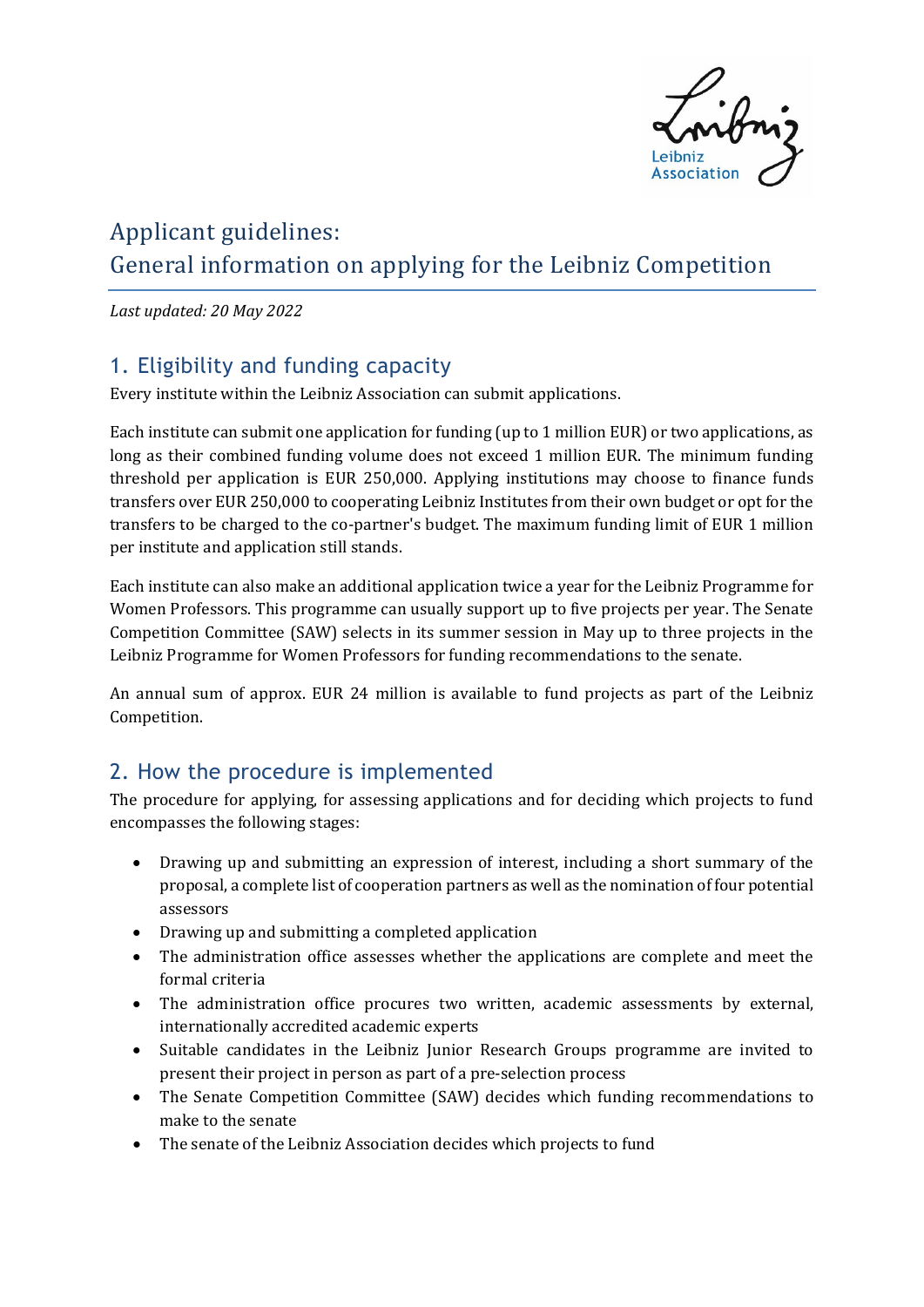When submitting their expression of interest, the institutes nominate four potential assessors. Only such persons may be nominated who can assess the project without any risk of bias. The criteria for potential bias can be found in the separate [information leaflet.](https://www.leibniz-gemeinschaft.de/fileadmin/user_upload/Bilder_und_Downloads/Forschung/Wettbewerb/Dokumente/13_Criteria_for_potential_bias.pdf) The persons nominated by the institutes should not be informed about their nomination. There must be no consultation between the Leibniz Institutes and potential assessors.

The administration office will procure two pertinent academic assessments per application. Applications and all accompanying documents should be written and submitted in English in order to enable international assessors to participate in the assessment process. The chairperson of the SAW will decide on any potential exceptions.

Applicants whose application has been denied can submit a revised application in the next application round, i.e. generally after half a year at the earliest.

The president of the Leibniz Association and the chairperson of the SAW declare the approval of the senate. They inform the responsible government departments, both nationally and in the state in which the successful institute is located, that funding has been approved. The Leibniz Association's head office provides the projects with the funds in accordance with the decisions of the senate. The usage guidelines<sup>[1](#page-1-0)</sup> of the Leibniz Competition procedure regulate the use of funds in more detail. In April, the Leibniz Association submits an annual report to the Joint Science Conference (GWK) on the competition's implementation and the approved projects. The head office of the Leibniz Association is responsible for documenting and evaluating all the stages in the procedure.

<span id="page-1-0"></span><sup>-</sup><sup>1</sup> [Usage guidelines of the Leibniz Competition procedure \(Verwendungsrichtlinie\)](https://www.leibniz-gemeinschaft.de/fileadmin/user_upload/Bilder_und_Downloads/Forschung/Wettbewerb/Dokumente/16_Verwendungsrichtlinien.pdf)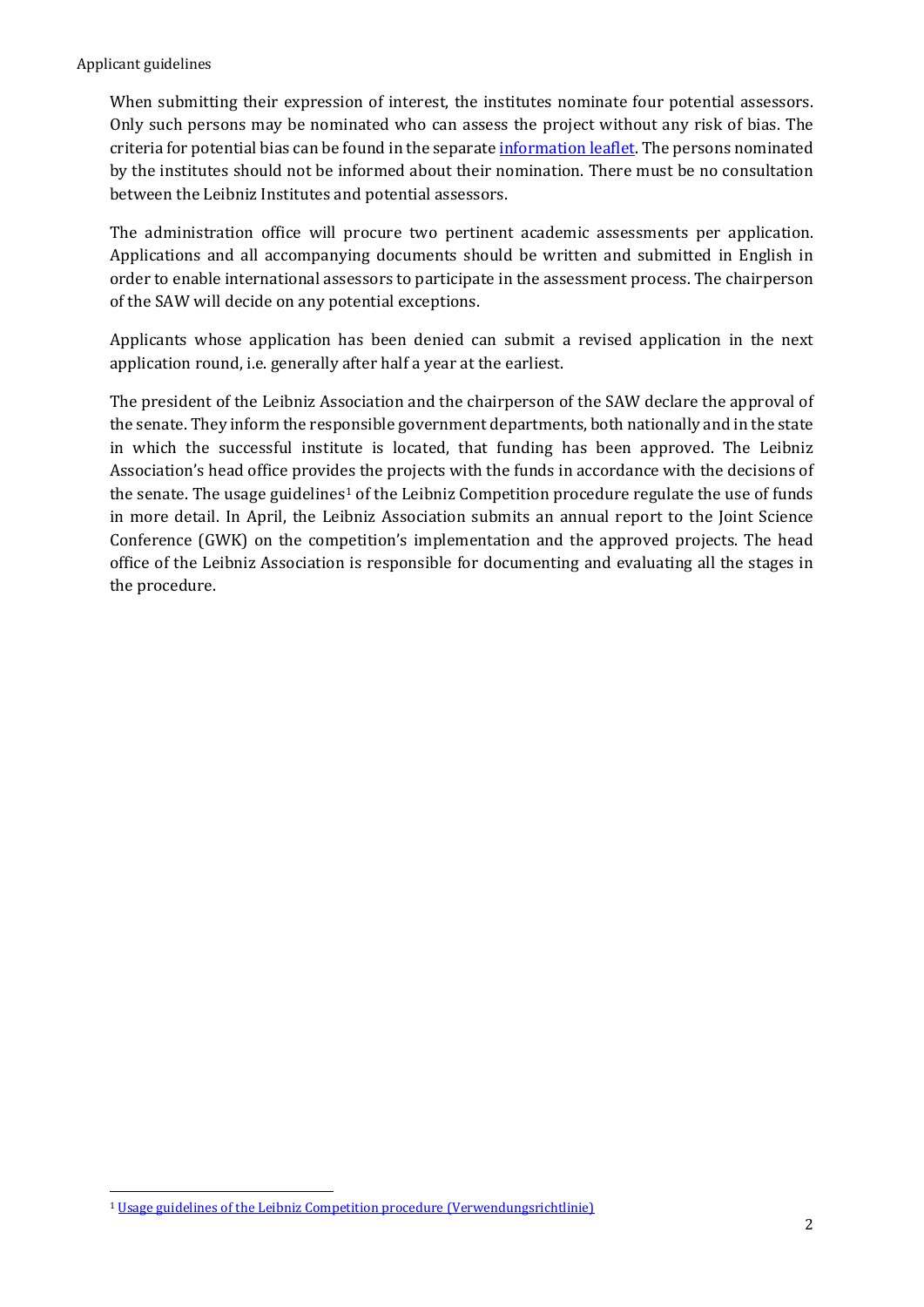# 3. Application schedule for the Leibniz Competition 2024

Applications are submitted electronically via a dedicated portal, and are only deemed to be complete upon the head office's receipt of the signed application form. In terms of deadline adherence, receipt of the application via the electronic application system will be deemed sufficient.

| Publication of the call for applications for the Leibniz<br>Programme for Women Professors (first round)                                                                     | <b>May 2022</b>      |
|------------------------------------------------------------------------------------------------------------------------------------------------------------------------------|----------------------|
| Publication of the calls for applications for the Leibniz Junior<br>Research Groups, Collaborative Excellence, Transfer and<br>Programme for Women Professors (second round) | September 2022       |
| Selection for Leibniz Programme for Women Professors (1 <sup>st</sup> round)                                                                                                 |                      |
| Expression of interest in applying with nomination of four<br>potential assessors                                                                                            | 30 September 2022    |
| Submissions<br>deadline<br>for<br>submitting<br>the<br>completed<br>applications <sup>2</sup>                                                                                | 30 October 2022      |
| Summer session of the SAW<br>(Selection for Programme for Women Professors; 1 <sup>st</sup> round)                                                                           | 25 May 2023          |
| Senate session                                                                                                                                                               | 4 July 2023          |
| Funding of the approved projects begins (1 <sup>st</sup> round)                                                                                                              | from 1 August 2023   |
| Selection for Leibniz-Junior Research Groups,<br>projects of Collaborative Excellence, Leibniz-Transfer and<br>Programme for Women Professors (2nd round)                    |                      |
| Expression of interest in applying with nomination of four<br>potential assessors                                                                                            | 30 March 2023        |
| deadline<br>Submissions<br>for<br>submitting<br>the<br>completed<br>applications <sup>2</sup>                                                                                | 30 April 2023        |
| Preselection of the Leibniz Junior Research Groups                                                                                                                           | Summer 2023          |
| Selection session of the SAW                                                                                                                                                 | 21/22 September 2023 |
| Senate session                                                                                                                                                               | November 2023        |
| Funding of the approved projects begins                                                                                                                                      | from 1 January 2024  |

<span id="page-2-0"></span><sup>-</sup><sup>2</sup> We here stress that expression of interest and submission of an application does not represent a two-stage assessment procedure. Expression of interest in applying merely serves the purpose of facilitating a speedy implementation of the procedure, i.a. by being able to select assessors in good time.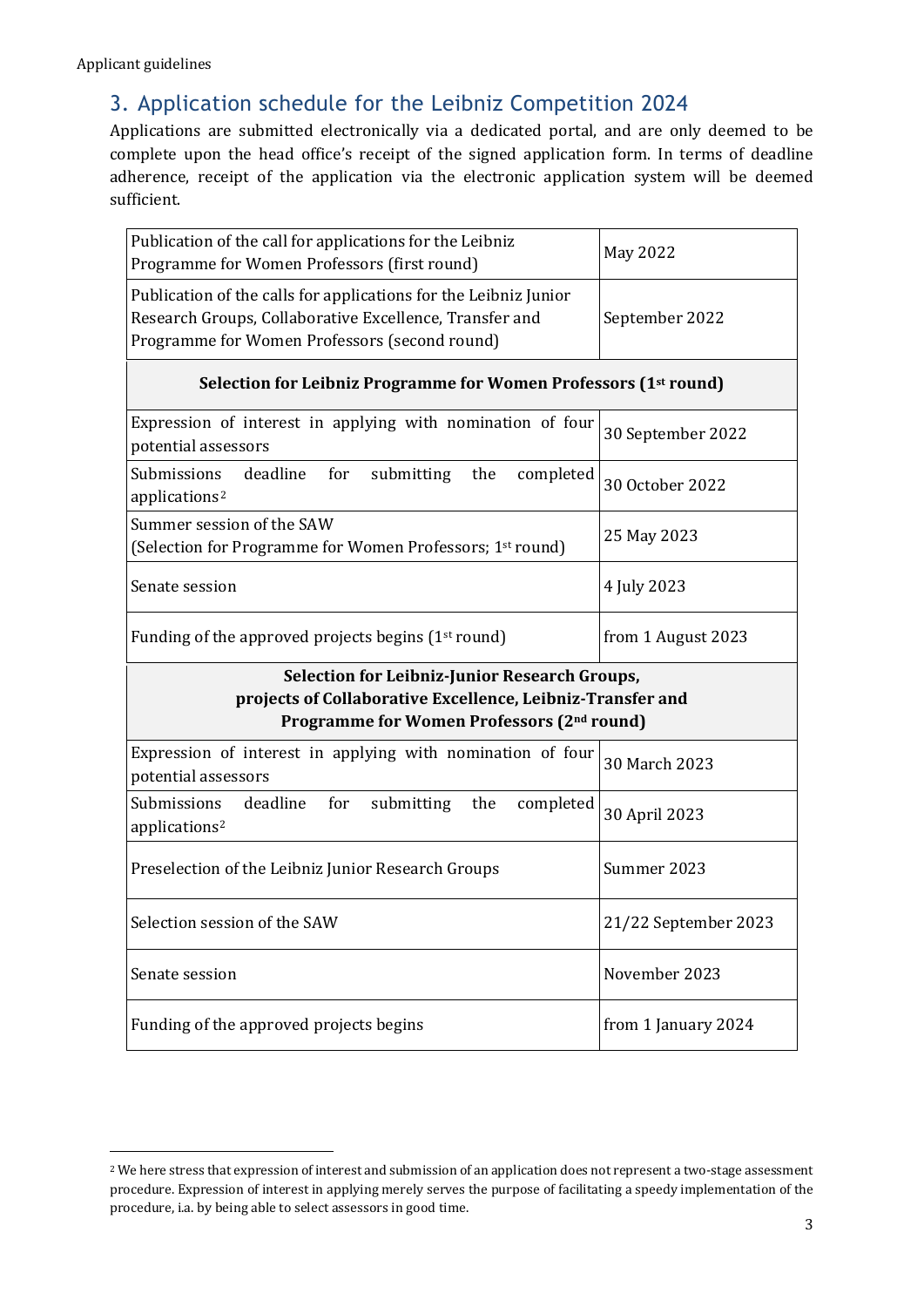## 4. Information regarding the expression of interest

The expression of interest must be submitted via the electronic application system. The expression of interest comprises information regarding the applying institute, the project leaders and the project (including the estimated requested funding), a brief summary of the proposal (max 2,000 characters), a complete listing of cooperation partners, and the nomination of potential as well as to be excluded reviewers. The listed cooperation partners must include all subproject leaders. Please note that the summary submitted with the expression of interest will be the final version and may not be changed when submitting the completed application.

#### 5. Information regarding the application form

a) The detailed project proposal (according to the template provided) should not exceed a total length of 12 pages (excluding title page and bibliography). The page limit for resubmitted applications is 12.5 pages as these applications may comment on changes made in the application in the addendum. Administrative information and the financial plan are to be submitted separately via the electronic application system.

To ensure comparability of the submitted documents, the Leibniz Association provides a template for the application text.[3](#page-3-0)

- b) The following documents must be submitted with each application:
	- For institutional cooperation partners within Germany whose scientists will conduct their own research within the project (close academic partners): Letters of support are required to be in possession of the applicant institute[4.](#page-3-1)
	- For institutional cooperation partners outside Germany whose scientists will conduct their own research within the project (close academic partners): Letters of support including confirmations that no funding from the Leibniz Competition will be transferred to the partners and, if applicable, statement on contribution to project costs. Please note that it is expected that international cooperation partners contribute their own cost to the project. If the transfer of funds to a non-commercial institution outside Germany is essential to the success of the project, please provide the details and justification for such a transfer in a separate document. The SAW will assess each case individually.
	- For close cooperations with commercial partners: Cooperation agreement based on the model agreement provided by the DFG (DFG Vordruck 41.026).
	- Supporting documents to be submitted are listed in [this overview.](https://www.leibniz-gemeinschaft.de/fileadmin/user_upload/Bilder_und_Downloads/Forschung/Wettbewerb/Dokumente/Liste_Kooperationspartner_Kategorie.pdf) Submission of supporting documents for collaboration partners taking on advisory and supporting functions (associated cooperation partners) is optional.
	- Declaration (via legally binding signature on the automatically generated application form) that the application in this or a similar format has not been funded by any other funding body (DFG, BMBF, EU, etc.) or been registered as a specific special case (a socalled 'Sondertatbestand'). Applications submitted to alternative funding bodies have to be mentioned in the application.

<span id="page-3-0"></span> $3$  The templates are available here.

<span id="page-3-1"></span><sup>&</sup>lt;sup>4</sup> Please be aware that you must have a declaration of participation from the legal (not: natural) person which meets the minimum formal requirements (in particular, it must contain a letterhead and signature) and contains a binding memorandum of understanding. The declarations of participation must be provided to the Leibniz Association at any time upon request.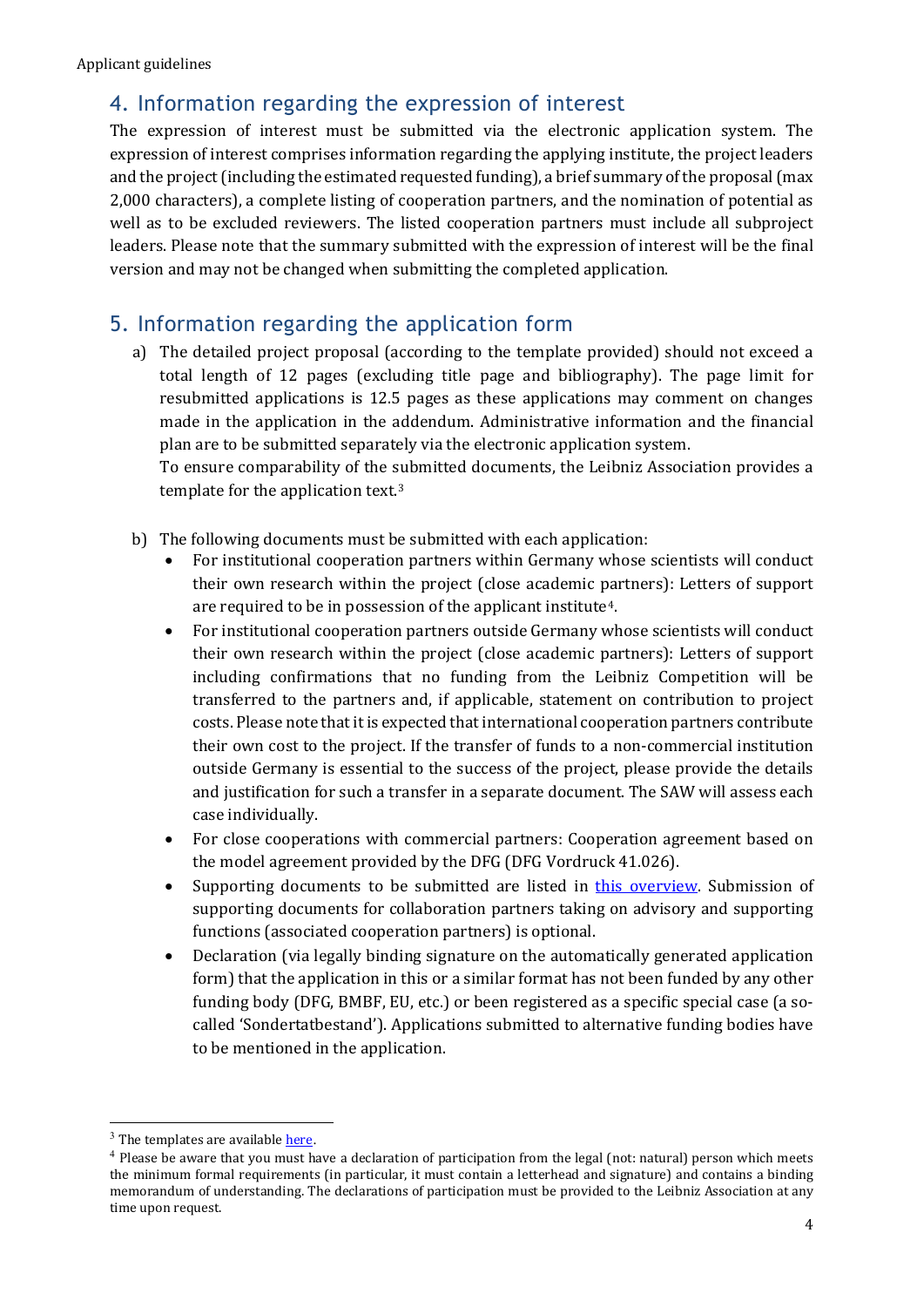- Please see the respective calls for applications for documents required by the specific funding programme. This information is also available via the electronic application system.
- If one or several mandatory documents are missing, or if you submit applications which feature substantial formal errors or fail to meet the formal standards, this may lead to your application being excluded from the competition procedure.
- Surplus documents or ones which have not been requested will not be taken into account in the procedure.
- c) Applications should be composed and written in English. If individual documents are submitted in another language, they must be accompanied by a translation. The chairperson of the SAW will decide on any potential exceptions.

The application and all necessary documentation must be submitted electronically.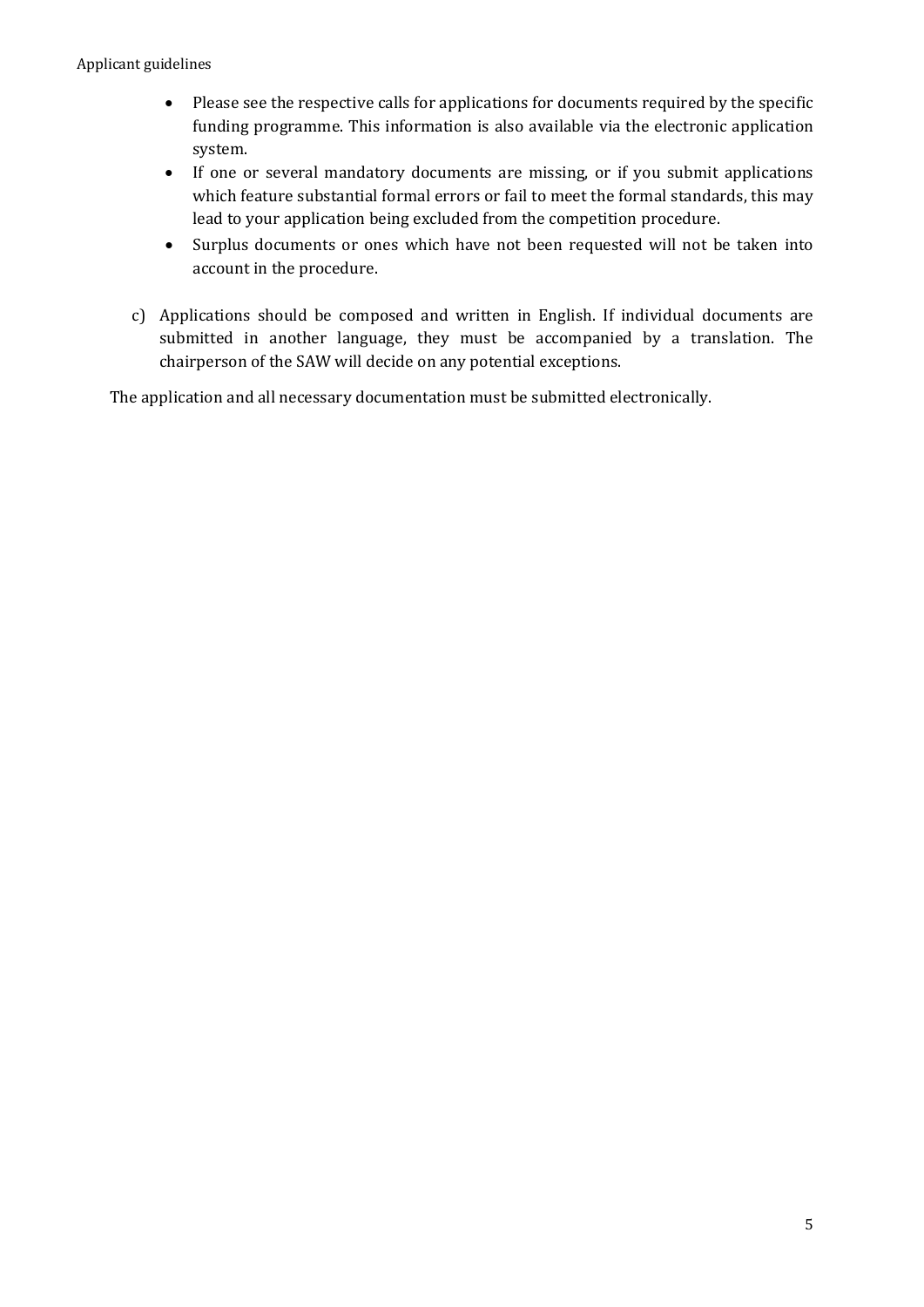# 6. Information on the presentation of the cost and finance plan

- In the application, a lump sum of up to 20 percent of the entire funding requested can be listed for indirect costs.
- The finance plan must be completed in such a way that it provides information about how the requested funds will be allocated to the different institutes involved.

## 7. Measures to promote equal opportunity

The Leibniz Association is strongly committed to promoting gender equality which is anchored in its statutes as a goal. It is therefore possible to submit applications for targeted measures to combine family life with an academic career in the framework of the Leibniz Competition. The measures financed in this way should contribute to reinforcing family-friendly working conditions in research.

For childcare measures the following applies: Primary childcare must already be in place. Financial support for childcare is usually only available for additional offers that fall outside the normal opening hours of day care facilities and where the parents themselves are unable to care for their children for project-related reasons.

No money may be paid to the parents directly. The so-called Besserstellungsverbot must be observed. This regulation, which is anchored in budgetary law, states that individuals supported in the framework of the Leibniz Competition may not be better paid than individuals paid according to the locally valid collective bargaining law, including collectively-agreed bonuses.

The costs for childcare may not exceed four percent of the total amount stated in the respective application.

### 8. Reporting and quality assurance

After two years, the funded projects will provide the SAW with an interim report (of no more than five pages in length, excluding all appendices), which particularly engages with the extent to which the milestones formulated in the application have been achieved. The SAW will take these reports into account and, where required, provide recommendations for the project. After three or five years, as applicable, the SAW will be provided with a final report. The reporting process will also take place via an electronic project management system.

## 9. Publication of results and data management

It is expected that the results generated within the funding framework of Leibniz Competition will be disseminated, digitally published wherever possible, and made freely available online (open access). The framework for this is provided in the current version of the "Open Access Policy of the Leibniz Association".[5](#page-5-0)

If systematic data have been generated as part of the project, these – as equally valuable research results – should be stored for posterity and made available for future use to the greatest extent possible. Where available, the standards of the respective field and the offerings of existing, sustainably managed data repositories should be taken into account. The "Guidelines on the

<span id="page-5-0"></span><sup>-</sup><sup>5</sup> [Open Access Policy of the Leibniz Association](https://www.leibniz-gemeinschaft.de/fileadmin/user_upload/Bilder_und_Downloads/Forschung/Open_Science/Open_Access_Policy_web.pdf)